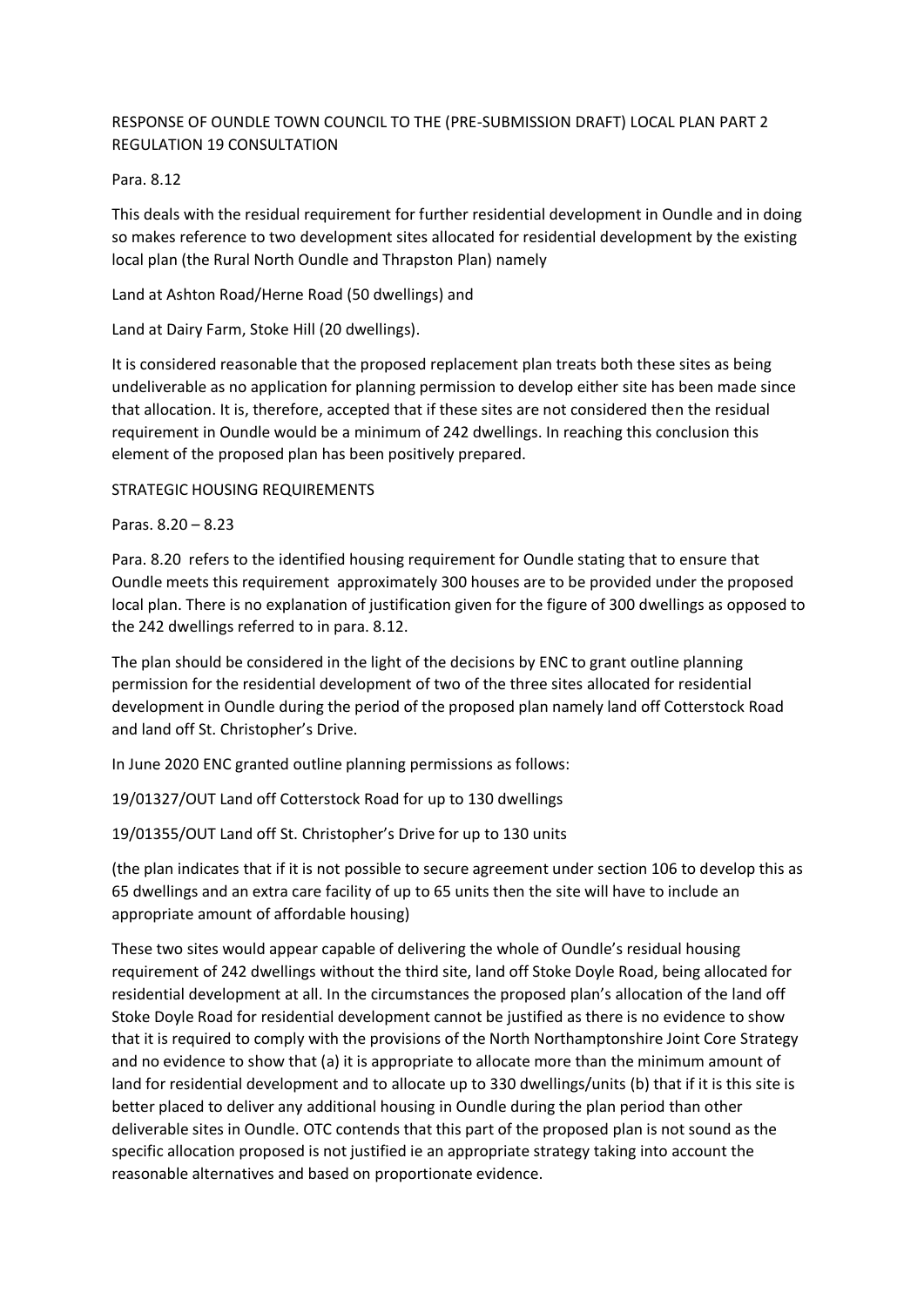#### Paras 8.23 – 8.26 inclusive

Para. 8.23 states that ENC published its own assessment of sites together with a sustainabiliy appraisal of strategic options for Oundle to inform the site selection process which was followed by a more detailed reassessment of shortlisted sites undertaken by DLP Planning Ltd suggesting that "together these assessments provide a robust and systematic justification for the chosen site specific allocations".

Policy EN24 allocates three sites for housing development in Oundle during the plan period:

- 1. land off Stoke Doyle Road
- 2. land off Cotterstock Road
- 3. land off St. Christopher's Drive.

Prior, however, to ENC undertaking its pre-submission consultation it had granted outline planning permission for both the land off Cotterstock Road and the land off St. Christopher's Drive rather than seeking to defer considerations of the applications for permission in respect of these sites pending the outcome of the regulation 19 consultation. It should be noted that the existing local plan (RNOTP) identified the land off Stoke Doyle Road and the land off Cotterstock Road as being potential sites for future residential development after the period of that plan. In both cases RNOTP suggested that the potential housing on each site substantially exceeded that shown in the proposed plan.

Although policies EN24, EN25, EN26 and EN27 are consistent with the relevant strategic policies for the area (the NNJCS and the RNOTP) and likely to be deliverable over the plan period of the proposed plan and would enable the delivery of sustainable development in accordance with the National Planning Policy Framework these policies are not justified because the selection of these sites for the scale of development proposed is not based on good evidence and did not properly take into account the reasonable alternatives. It would appear that granting outline planning permission for the land off Cotterstock Road and the land off St Christopher's Drive before the local plan part 2 was subjected to regulation 19 consultation and submitted for examination was intended to circumvent the process of proper public examination of the proposed plan given the degree of opposition to both the draft plan and both applications for outline planning permission from OTC, the ENC District Councillors for Oundle and from numerous members of the public.

The proposed plan fails to make sufficiently clear that part of the Cotterstock Road site lies outside Oundle and is in the parish of Glapthorn and that the part of the proposed development site within the parish of Glapthorn had not been specifically allocated for any residential development in the adopted Glapthorn Neighbourhood Plan. The Glapthorn part of the land off Cotterstock Road is remote from the existing built environment of the village of Glapthorn and the number of dwellings likely to be constructed on that part of the site would very substantially increase the amount of additional residential development in the parish of Glapthorn provided for in its neighbourhood plan. No though appears to have been given in including this part of the site in the land allocation in the proposed plan to whether children aged up to 11 living in the Glapthorn part of the site would attend the village school in Glapthorn (which would be unlikely o have sufficient capacity to accommodate them) or whether they would attend the school on the other side of Cotterstock Road which is in Oundle. The residential development of this part of the site would fly in the face of public opinion in both Glapthorn and Oundle about coalescence both communities having made it clear